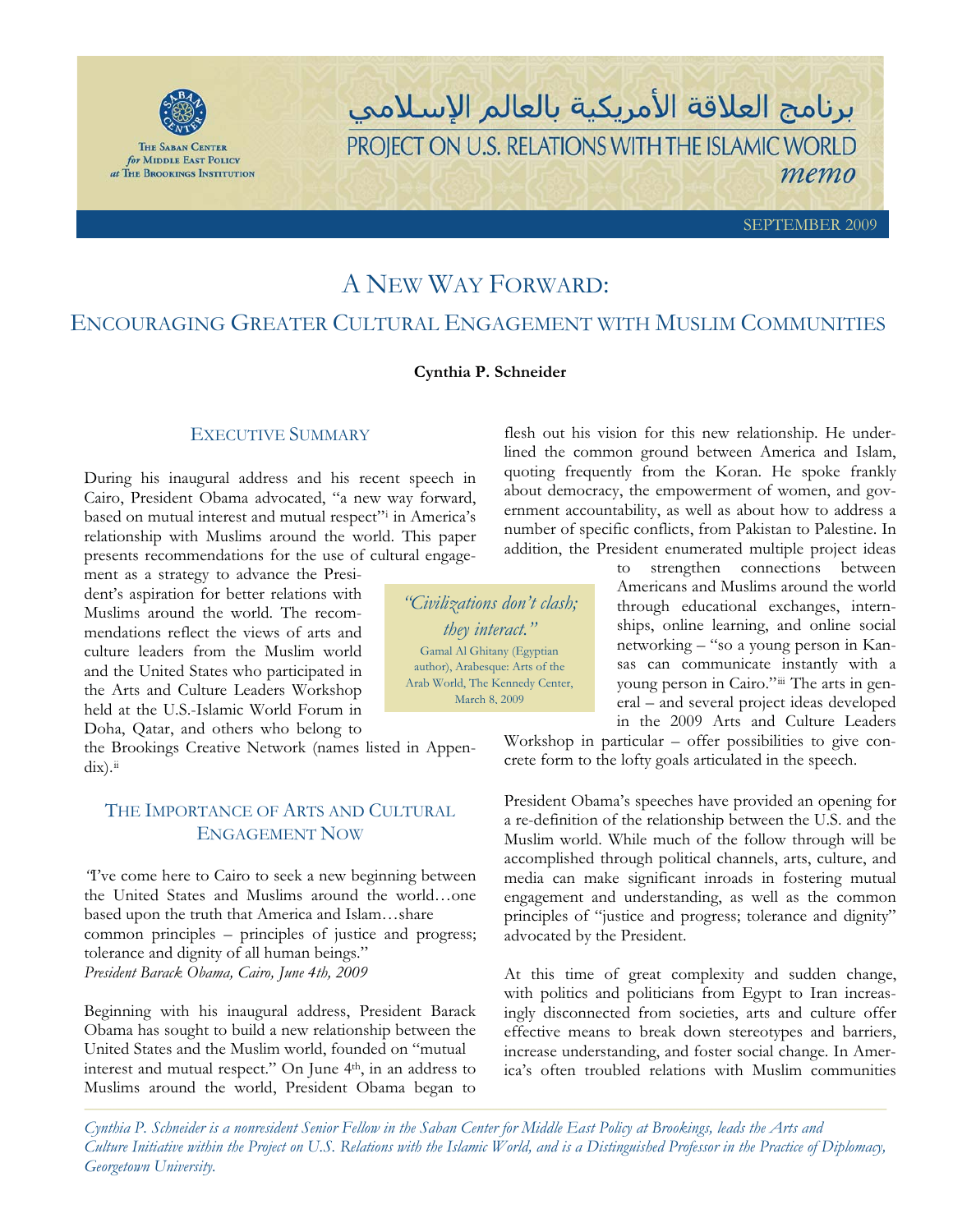worldwide, one dimension of the problem has been the general ignorance of Islam and Muslims. Likewise, stereotypes, conspiracy theories and just plain misinformation about the United States abound in many Muslim-majority countries.

Recent public opinion polls reveal the prevalence of negative stereotypes on both sides, as well as the critical importance of cultural factors in shaping the relationship between the United States and the Muslim world.<sup>iv</sup> The data reinforce the urgent need for more accurate information about Muslims and Islam in the United States, for more nuanced and accurate portrayals of America and Americans in the Muslim world, and for greater cross-cultural engagement.

In Muslim communities worldwide, as in the United States, people are not defined by religion or politics. They have multiple identities. Creative expression in all its forms can move beyond political and cultural differences to humanize and find common ground. Films like *The Kite Runner*  and *Slumdog Millionaire* have demonstrated that good stories can transcend borders*.* New media and social networking devices make it possible to extend the reach of these and other creative products. The United States should capitalize on its comparative advantage in creating commercially successful artistic products in order to promote diplomacy and improve strategies for economic and societal development.

This paper will focus on two key ways in which arts and culture can operate as a component of a constructive relationship between the United States and Muslim communities around the world: 1) through cultural engagement, best achieved through collaborations and co-productions; 2) through leveraging the potential of arts, culture, and media to foster positive social change.

Three principle themes apply generally to the potential impact of integrating arts, culture, and media more deeply into the relationship between the U.S. and Muslims throughout the world:

- - Arts and culture are an effective means for educating about other cultures, undermining stereotypes, and highlighting the common humanity that binds us all together.
- $\bullet$  In addition to this bridge-building function between societies, artists can also be important agents of social change at home. They are frequently at the forefront in examining and criticizing their own government and society. Often creative expression can evade censors and captivate the public.

 $\bullet$  Too often, policymakers and funders view arts and culture in isolation from international politics and social change, thereby overlooking the powerful impact they can have upon both. Ideas conveyed through the arts and media can penetrate deeply into societies and spread rapidly. The value of creative expression in all its forms needs to be recognized and incorporated into broader strategies of diplomacy, development, and social change.

## *Media and the Arts as Agents of Social Change*

Artists act as the mirrors of any society, reflecting on its good and bad points, and challenging the status quo. During the Cold War period, American musicians and writers, traveling on U.S. government-sponsored tours, brought abstract concepts of liberty and freedom of speech to life by speaking openly, and sometimes critically, about aspects of American society. Today dissent frequently finds its expression in rap and hip-hop, which offer an especially potent point of connection between the United States and predominantly youthful populations in the Muslim world. At a time when some governments and religious authorities in the Muslim world are suppressing freedom of speech, creative expression offers an "escape valve for dissent."v Today, artists throughout the Muslim world often try to hold their governments accountable, but due to a combination of political and economic factors, they face challenges in reaching local and international audiences. With the exception of a few AID and State Department programs, these social critics and proponents of change receive little support or recognition from the United States and their works are generally not incorporated into policy making.

From television shows whose narratives capture government corruption, like *At your Service, Minister* (Afghanistan) and *The Station* (Egypt), or consider improved rights for

*"Media holds individuals and institutions accountable at a time when courts are broken. If nothing more, it embarrasses people, which is very important in [Afghan] culture."*  Saad Mohseni, U.S.-Islamic World Forum, Doha, Qatar, Feb. 14-16, 2009.

women, to local versions of *American Idol*  such as *Afghan Star*, media can influence social change because of its broad reach

and powerful, emotional impact. Indigenous media communicate ideas and values implicitly, and within the local context. For example, *Afghan Star* introduced to Afghan audiences the radical notion of merit-based competition,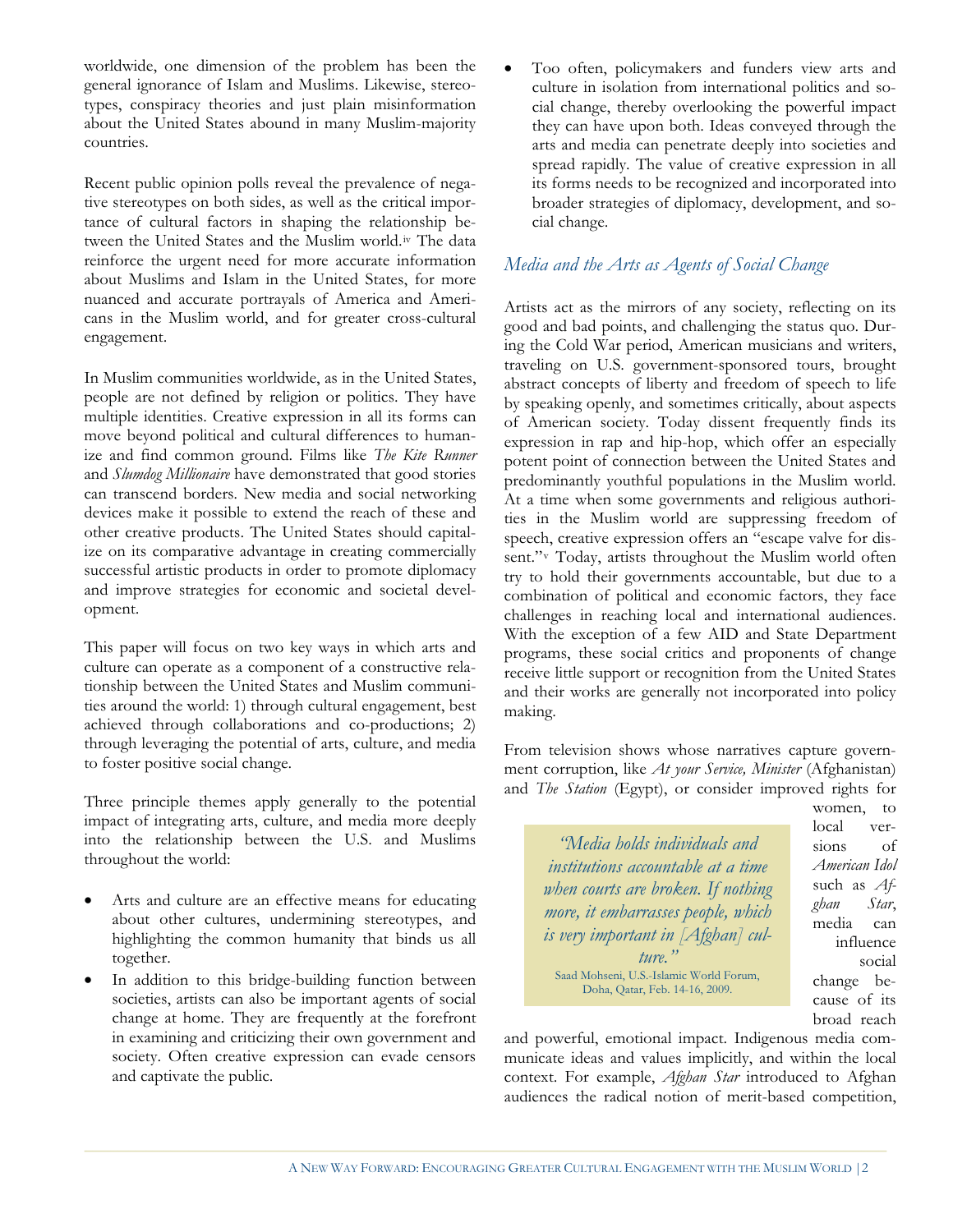with the winner selected by popular vote (absent any corruption). The program has had a surprisingly powerful impact: over 30% of the population tunes in; winners have come from different ethnic groups each year (suggesting people really vote on merit); finalists have included women for the last two years; grass roots "campaigns" which engage people in civic actions are conducted for contestants; over time, contestants and their supporters have learned to lose gracefully.<sup>vi</sup> In marked contrast, the Bush administration's long-time advocacy of the "American" values of democracy and individual freedoms have been met with limited success.

Creative expression and its practitioners in the Muslim world deserve support for holding governments accountable, and for shaping and revealing identities, thus fostering national, regional, and cultural pride. In countries where extremism poses a threat, arts, culture, and media

*"Arabs and Muslims do not know their own history. Where does the spirit of this age ("Arab Renaissance" of the late nineteenth and early twentieth centuries) exist today, where notions of another culture are recognized as productive and preserved, and where contrarian views can remain alive and in print?"* Dr. Ismael Serageldin, U.S.-Islamic World Forum, Doha, Qatar, Feb. 14-16, 2009.

can provide the glue that holds civil society together. The act of questioning, challenging the status quo, and risk taking inherent in creative expression can help lay the groundwork for more open societies

based on democratic processes.vii

In countering the influences of extremism and intolerance in the Muslim world, there is no need to call on American ideas and examples or to hark back to the great flowering of civilization in the Arab world one thousand years ago. The classics of the Arab Renaissance of the late nineteenth and early twentieth centuries suffice. But the classics as well as more contemporary works are often inaccessible. Both for Arabs and Muslims to understand their own rich history of tolerance and inquiry, and as well as to inform the West, these books must be published (or re-published) and distributed.

Independent media and new technologies such as social networking have the potential to influence or even bring about social change, but, with the exception of nongovernmental organizations such as *Search for Common Ground*, they are not yet regularly integrated into political or developmental strategies.viii Extremist groups attract youth because they fill a vacuum. The positive potential of new

technologies to engage Muslim youth in alternative ways has not been realized, even though Internet access is readily available in many parts of the Muslim world.ix Collaboration between content creators and new media or technology experts is needed to set up social networking groups and other forms of online connections.

## *"Best Practices" in Cultural Engagement: Collaboration and Co-Productions*

From the heyday of American cultural diplomacy during the Cold War to the present, collaboration and coproduction have proven extremely effective mechanisms for cultural engagement. Yet despite the success of the occasional collaborative production, such as the staging of *Our Town* in Cairo in 2003, or the music and dance academies held by the music and performance group *American Voices* in 2007-2008 in Erbil, Iraq, the number of American collaborative initiatives pales in comparison with those led by European countries and cultural entities.<sup>x</sup> Events during the past year point to the promise of both commercial and nonprofit collaborations and co-productions between groups in the United States and in Muslim majority regions.

The economic recession, which has wreaked havoc on the film industry as well as other sectors, may have a silver

lining for cultural engagement between "Hollywood" and creative voices in the Muslim world. In the fourth quarter of 2008, the recession,

"*I am in the antiques business. Hollywood is in the midst of a sea change, a dramatic re-evaluation of traditional financial models. A new formula of how a film might work could come from anywhere."* Walter Parkes, U.S.-Islamic World Forum, Doha, Qatar, Feb. 13, 2009.

combined with the collapse of the video market, rendered traditional models for financing and making films in the United States obsolete. At the same time, new digital products have been generating innovative forms of creation and distribution. The convergence of film, television, and the internet is collapsing geographic borders enabling a "Hollywood" film or television program to originate from anywhere. The blockbuster success of *Slumdog Millionaire,* meanwhile, suggests American audiences may now be more open to sub-titled, foreign films. This combination of factors presents an opening for film makers from the Muslim world, and for international collaborations that connect creators with investors and producers, and creative products with new audiences.xi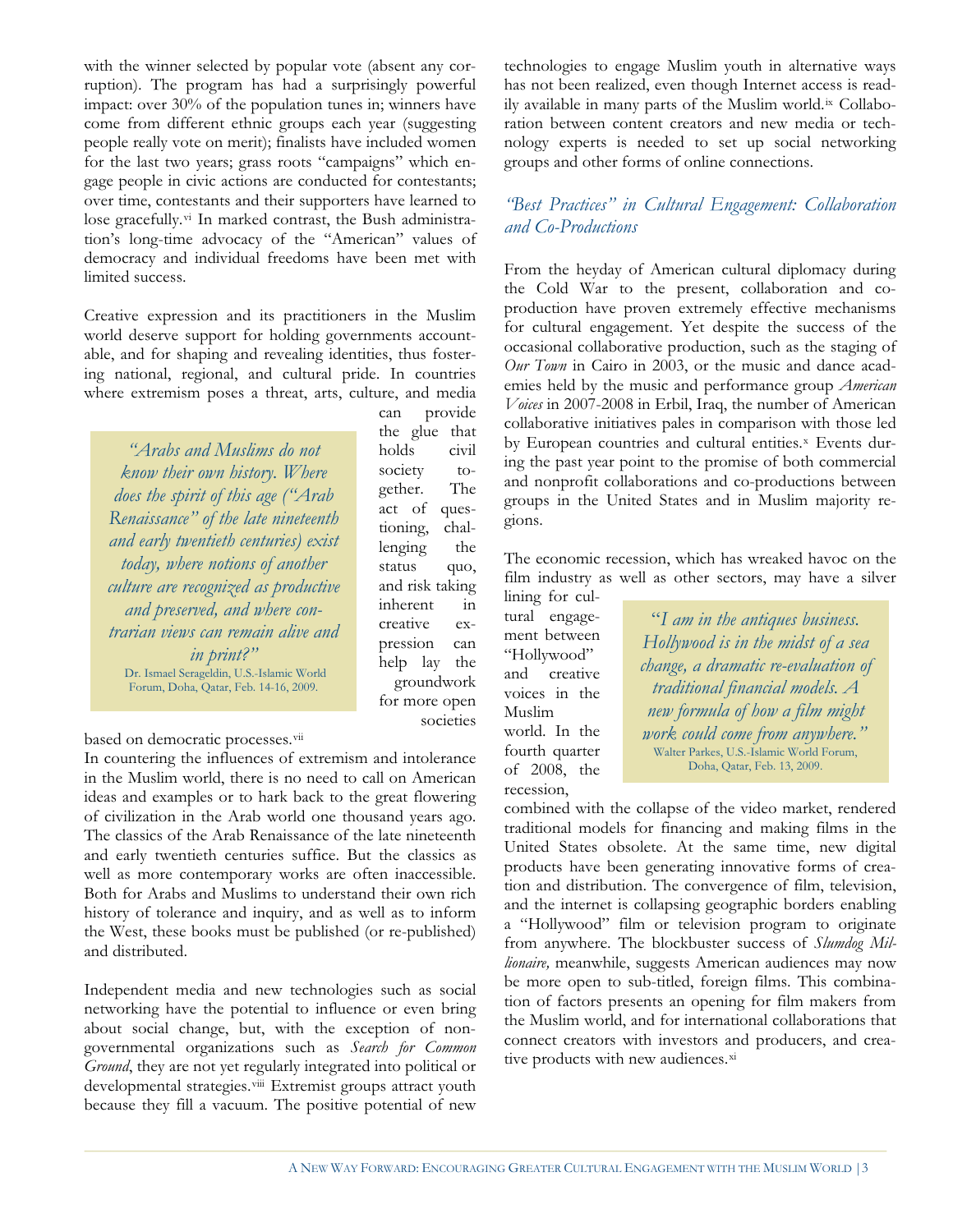New media and cell phone technologies are overtaking traditional methods of production and distribution, thus providing new means of engaging the Muslim world. (The question of how to monetize creative intellectual property in the Muslim world remains, though.) New types of coproductions would increase U.S.-Muslim world collaborations and introduce new, diverse voices to global audi-

*petitive with old media, but rather just leap into new media."* Cory Ondrejka, U.S.-Islamic World Forum, Doha, Qatar, Feb. 14-16, 2009.

ences.

The Kennedy Center, working with the State Department, has conducted a vigorous cul-

*"Cultural bridges might make a difference; they might make a new beginning."* Gamal Al Ghitany, Arabesque: Arts of the Arab World, The Kennedy Center, March 8, 2009.

tural diplomacy program targeting the Arab world that has included arts management seminars in Washington, Cairo, and Palestine, and culminated with *Arabesque: Arts of the Arab World*, a three- week cultural showcase.xii In June, the Asia Society, in partnership with the Brooklyn Academy of Music and New York University, co-sponsored a festival of Islamic arts, *Muslim Voices*.xiii The festivals contained new collaborative productions, and illustrated inter-

sections between East and West as well as distinctive art forms of the Muslim world. Private funding supported both festivals and foreign governments contributed substantially to the Kennedy Center festival.

#### These endeavors provide examples

of the salutary effects of collaboration and co-production. These major celebrations of the arts and culture of the Arab and broader Muslim world not only helped educate American audiences, but also offered a tangible measure of respect that was reflected in the considerable coverage of the festivals in the press of the Middle East, western Africa, and Southeast Asia. Regrettably, public and private funding has not begun to match U.S. rhetoric on improving outreach to the Muslim world. Without a robust, sustained policy of cultural engagement – and sufficient funding – the long-term impact of these worthy efforts is unclear.

#### *Impediments to Success*

The most significant impediment to success is lack of funding. The State Department's Bureau of Education and Cultural Affairs never recovered from the dramatic budget cuts of the late 1990s, although its funding has increased incrementally over the last eight years.xiv Even before the economic downturn, the private funds dedicated to cultural engagement with the Muslim world were negligible.xv With the added strain of the recession, public sector leadership will be required for any serious, sustained effort. In the United States, arts and culture tend to be viewed apart from efforts directed toward diplomacy, capacity building, and social change, and there is no inter-agency strategy for cultural engagement with the Muslim world.

The United States has valuable knowledge and experience in creating successful entertainment products but this has yet to be *in* creating successful entertainment products b<br>The Kennedy best not be integrated into development strategies.

> The stark separation between the U.S. government and the commercial entertainment sector is ironic, since entertainment products contribute so significantly to perceptions of the United States. Television has experienced a dramatic surge in popularity and production in the Middle East in the last ten years, with American programs distributed in increasing numbers.xvi Anecdotal evidence suggests that people in the Middle East who have never met an American feel a familiarity with them as a result of watching a program like "Friends".xvii The active participation of leading members of the Hollywood community in *Muslims on Screen and Television (MOST): A Resource Center for the Creative Community* (www.mostresource.org)*,* a nonprofit that

works to normalize Muslims and themes related to Islam in popular culture – not to mention other initiatives such as the recent trip of members of the Academy of Motion Pictures to Iran – suggests a willingness on the part of entertainment leaders to engage the Muslim world. A practical strategy to involve them, and their products,

should be developed.

In what is generally viewed as a strategic mistake, the United States spent hundreds of millions of dollars under the direction of the Broadcasting Board of Governors to establish Al Hurrah, an American television channel in the Middle East. While this channel sometimes provides a platform for lively debates, it has not garnered a significant viewership and is regarded with suspicion as a creation of the U.S. government. However, an increase in the number of satellite stations in the Middle East has expanded the demand for programming. Some of this demand could be met through publicly funded programming created by non-government entities and marketed to satellite networks in the Muslim world.xviii

## *America Houses and America's Voice Corps*

In 2007, then Senator Barack Obama advanced proposals to open "America Houses" in the Arab world and, through the "America's Voice Initiative," to send Americans fluent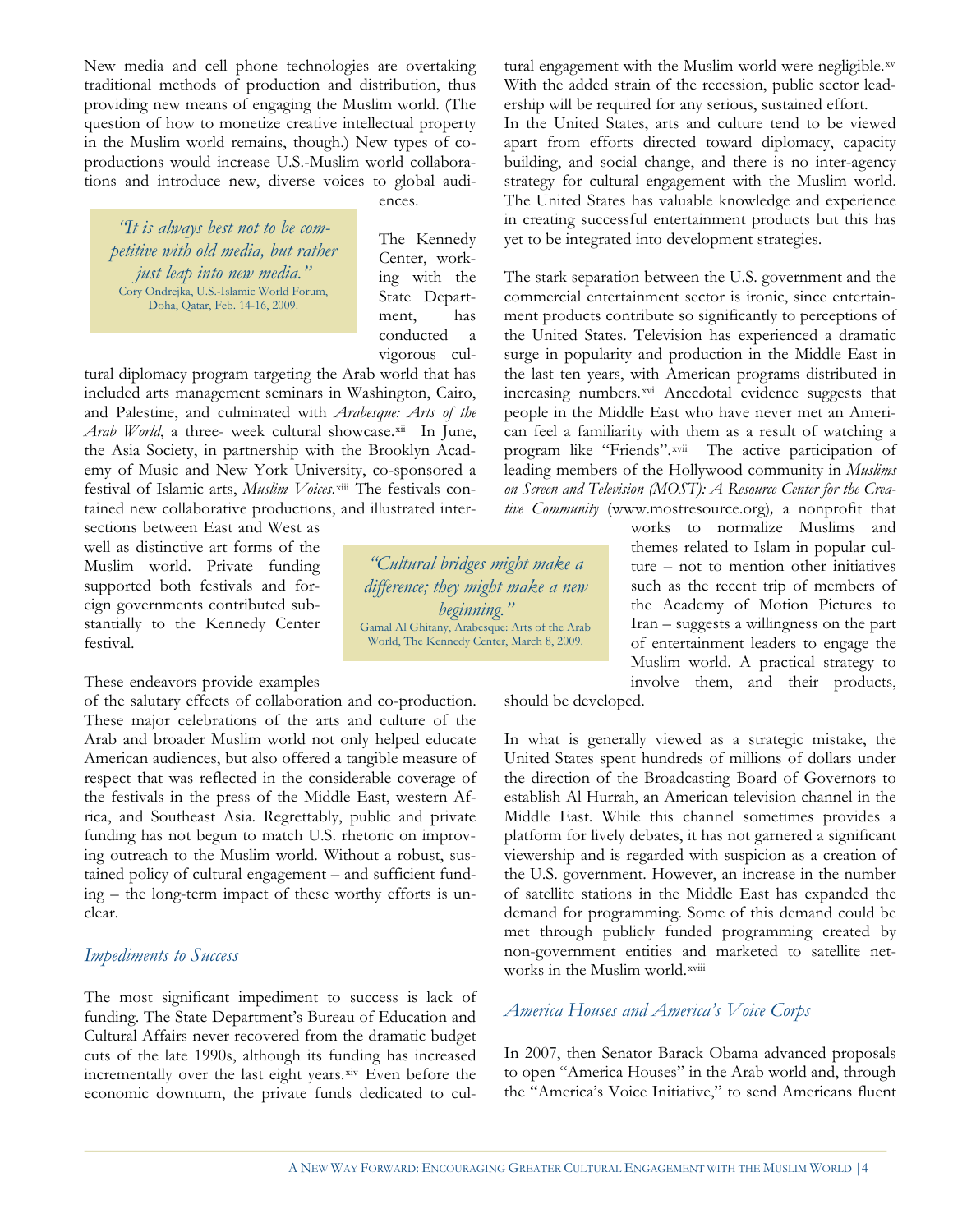in foreign languages to speak and listen to foreign publics, especially in the Arab world.xix After World War II, the U.S. government supported the development of America Houses around the world, particularly in Germany and Japan. Beginning in the 1980s, though, American Cultural Centers began to close their doors. Over the past eight years the "American Corners" program was developed to reach beyond large cities to regional hubs. However, these smaller hubs, often unstaffed, are no substitute for a place that is recognized as a source for information about the United States, provides a venue for events involving American culture, politics, and society, and is staffed by personnel knowledgeable about America and the host country. The locations and programs of "America

Houses" should be selected with the goal of promoting U.S. strategic objectives for the country and/or region.

*"The idea of an America House is impossible in the places that need it the most."* Saad Mohseni, U.S.-Islamic World Forum, Doha, Qatar, Feb. 13, 2009.

In some locations, especially in places where English lessons and exposure to American ideas, books, films, and other products might be most valuable, an "America House" would pose too many security concerns. In such cases, the "American Corner" formula of offering American books, journals, films, and computers with web access inside an existing local institution could be expanded to include meeting places where readings, screenings, exhibitions, discussions, collaborations and co-productions could take place. The addition of video games and other U.S. entertainment products could also help attract a younger clientele. For security reasons, these centers might need to be given generic names such as "Cultural (or Cross Cultural) Center" rather than "America House."

### RECOMMENDATIONS: STRATEGIES AND ACTIONS

- $\bullet$  Recognize the power of artists and their creations to build bridges, influence societies, encourage critical thinking, promote the development of civil society, and foster economic advancement. Integrate arts and culture into diplomatic and development strategies involving the Muslim world.
- $\bullet$  Dramatically increase the funding available for artistic and cultural initiatives and for individual artists. In the case of government funding, develop an inter-agency process to maximize the impact of programs from different agencies, emphasizing long-term, sustained ef-

forts. Such increased government support would require a new appropriation and/or the shifting of funds for public diplomacy and cultural activities from the Pentagon to the State Department.

- - Concentrate funding on entities and projects that have proven track records and that build on established points of connection between the United States and the Muslim world. Follow the "best practices" that have already been developed by groups doing this kind of work over the last decade.
- $\bullet$  Encourage co-production and public-private partnership models, especially in film, television, music, and new media. Engage interested entertainment leaders in developing outreach strategies, including donating materials for use in Embassies and America Houses.
- $\bullet$  Leverage new media and social networking to reach youthful populations in the Muslim world by forming interdisciplinary working groups of policymakers, artists, and technology experts, and by seeding and funding collaborative new media projects and initiatives. Engage legal and business experts to find ways of monetizing creative content from the Muslim world.
- - Support people and projects in the Muslim world that use the media to foster positive social change, and promote the values of diversity, co-existence, mutual respect, and democracy. Help to remove barriers to free expression in media and the arts.
- - Eliminate U.S. visa policies that impede artistic collaborations, and remove grant application or reporting requirements that discourage the participation of arts and culture figures from the Muslim world.
- $\bullet$  Keep government agencies, such as the Broadcasting Board of Governors, out of the business of creating content. Rather, provide grants to independent film and television producers to develop content that can be offered to outlets in the Muslim world. Assess the relative value added of continuing to fund and broadcast Al Hurrah, compared to funding independent content.

## *America Houses and America's Voice Corps*

 $\bullet$  Provide the Houses with sufficient budgetary support to host robust cultural programs, and to be staffed by employees knowledgeable in arts, media, and the host country. Partnerships with local governments and institutions may be required to sustain significant America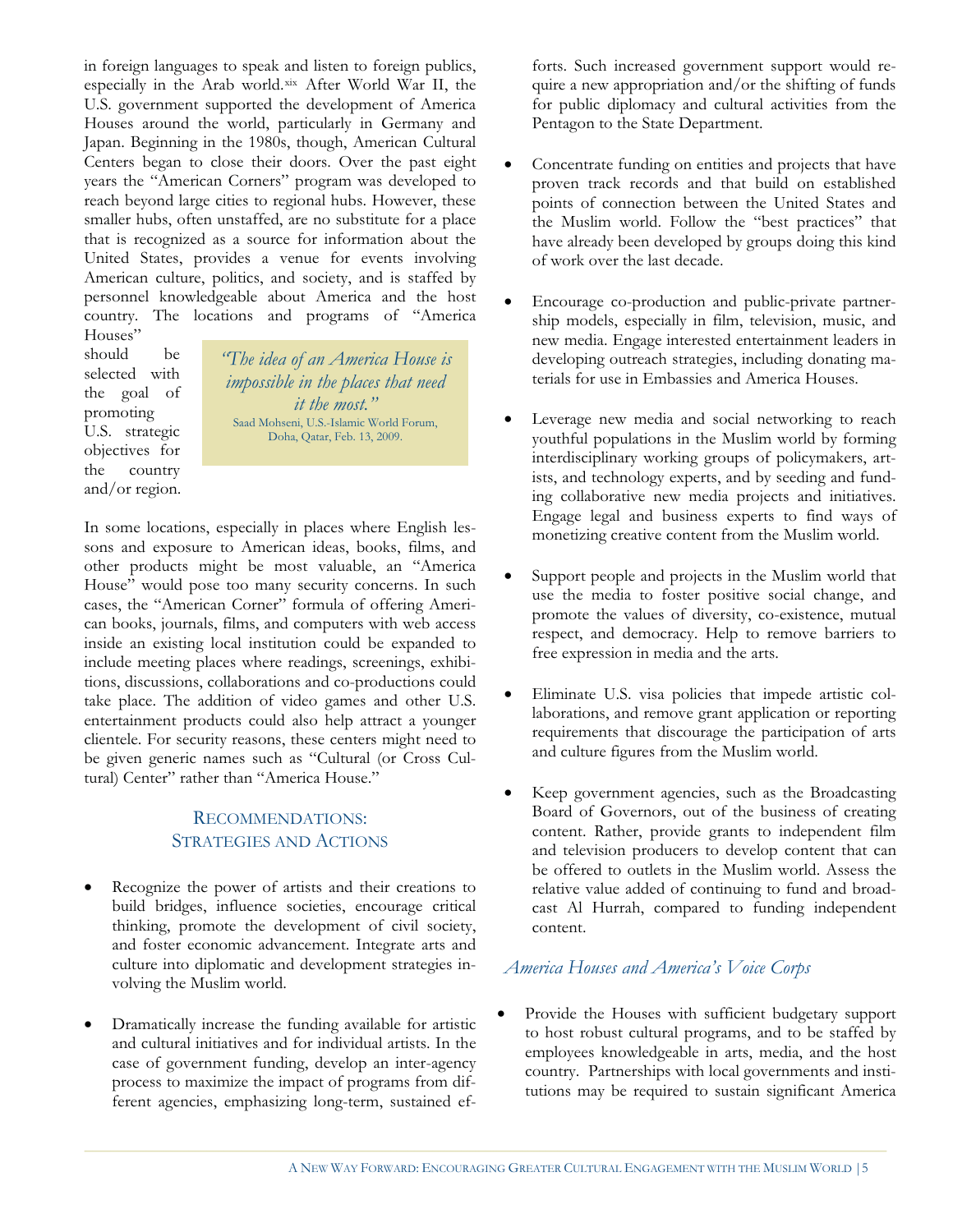House, such as the coalition formed by the Institute of Cultural Diplomacy in Berlin.xx

- $\bullet$  Equip the Houses with computers (including video games), new media, films, and books. The Houses should also offer English lessons, feature translation programs, and aid in the distribution of newly translated books.
- $\bullet$  Adapt the programming of the Houses to meet local needs. Emphasize collaborative projects and the use of new media in developing "America Houses" or "Cultural Centers." An advisory board comprised of local leaders and U.S. Embassy representatives should assist with program development.
- $\bullet$  Recruit people of diverse backgrounds for the America's Voice Corps. Send them to regions seldom visited by Americans and provide them opportunities to interact with the local population. Partner with other organizations, such as the U.S. Center for Citizen Diplomacy, to extend the reach of the Voice Corps.xxi

## RECOMMENDATIONS: PROJECT IDEAS

- $\bullet$  Use social networking tools to build a sustainable cross-cultural community of interest around a cultural event, such as a concert, film festival, or art exhibition. Capture the event through short videos shot by audience members and uploaded onto social networking sites. Use social networking tools to create long-term connections between participants; focus on establishing links between young people in the U.S. and Muslims around the world. "Test pilot" this concept to develop a model that can be replicated for other events.xxii
- $\bullet$  Develop a major event with crossover appeal, such as an international hip-hop or rock concert. Build in jam sessions and performances that combine western and eastern musicians. If possible, arrange to stage the concert twice, once in the Muslim world and once in the U.S., or, alternatively, broadcast the concert internationally. The type of social networking build up, capturing, and follow through described above could be used to expand and strengthen the impact of the concert.
- - Create a two-way online portal, staffed by a manager knowledgeable in film making in the Muslim world, to encourage film co-productions and to facilitate on location productions by U.S. companies in the Muslim

world. The portal would allow U.S. film makers and companies to "shop" for scripts and locations by presenting comprehensive, easily accessible information on film making in different Muslim countries, showcasing story ideas from writers in the Muslim world, and providing details regarding in-region technical capabilities. Through the portal, creators from the Muslim world would have access to U.S. film makers, and U.S.-based users would have ready information on film making in the Muslim world, as well as access to talent there.

- $\bullet$  Support a coalition of production companies and new media experts to develop a platform for independent producers of web-based programming in the United States and the Muslim world. The platform should include an advertising model. The platform might take the form of a "channel," "pipeline," or virtual broadcaster, or focus on series-type programs.
- $\bullet$  Reprint and publish (in Arabic), and translate into other languages, classics of Arab literature and contemporary writings, as well other forms of creative expression such as film and music that show "the other side of Islam." The project should be housed in the Muslim world, for example at the Bibliotheca Alexandrina in Egypt.
- $\bullet$  Develop a film festival featuring five independent U.S. films and five films from the Muslim world that would travel, along with the films' directors, across the United States and the Muslim world.
- - Mimic the French government's Tournées program of distributing first-run French films to U.S. college campuses by adapting the program to disseminate films produced in, or with content about, the Muslim world. xxiii Funding would ideally come from a coalition of sources from the Arab and Muslim world, possibly with initial seed funds from the United States.
- $\bullet$  Use arts and culture to engage with Iran. The recent visit of a delegation from the Academy of Motion Pictures to Iran's House of Cinema might provide an opening. Other points of connection could be made through music (including hip-hop) and poetry – the latter is so popular that many Iranian blogs are written entirely in verse.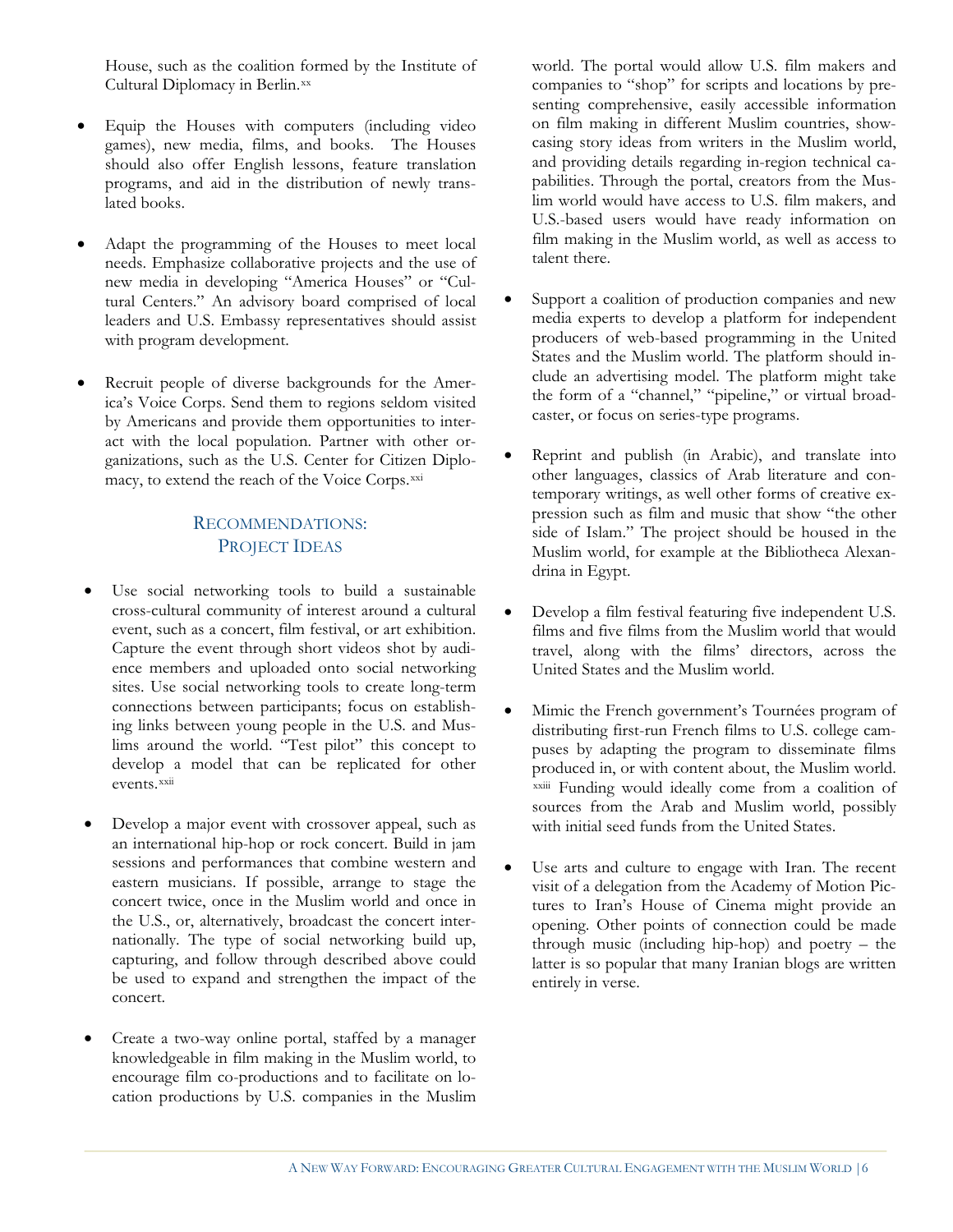#### **APPENDIX**

### THE FOLLOWING ENDORSE THESE RECOMMENDATIONS

Rabih Alameddine *Author* Lebanon; United States

Salman Ahmad *Rock musician, film maker, author, UN Aids Ambassador*  Pakistan; United States

Jane Alexander *Actress, Former Chair, National Endowment for the Arts*  United States

Derek Ashong *Founder, Take Back the Mic*  United States

Bader Ben Hirsi *Film Director, Producer, Writer*  Yemen; UK; France

Vishakha Desai *President, Asia Society*  United States

Mohammed Gohar *CEO, Video Cairo SAT*  Egypt

Howard Gordon *Executive Producer, "24"*  United States

Shamil Idriss *Director, UN Alliance of Civilizations Media Fund*  United States

Daoud Kuttab *Palestinian Independent Media activist*  Palestine

Lauren Levy *Vice President, Offspring Entertainment*  United States

Aaron Lobel *President and Chairman, America Abroad Media*  United States

Roger Mandle *Executive Director, Qatar Museums Authority*  United States; Qatar

Laurie Meadoff *Founder, Chat the Planet*  United States

Saad Mohseni *CEO Tolo TV and Moby Media*  Afghanistan

Naif al Mutawa *Founder and Chief Executive Officer, Teshkeel Media Group*  Kuwait

Shuja Nawaz *Director, South Asia Center, Atlantic Council of the United States* 

Cory Ondrejka *Fellow, Network Culture Project, University of Southern California, Annenberg School of Communications*  United States

Walter Parkes *Parkes-McDonald Productions*  United States

Nashwa al Ruwaini *CEO, Pyramedia, Inc.*  Egypt; United Arab Emirates; Qatar

Dr. Ismail Serageldin *Director, Bibliotheca Alexandrina*  Egypt

Chris Shields *CEO, Festival Networks, LLC*  United States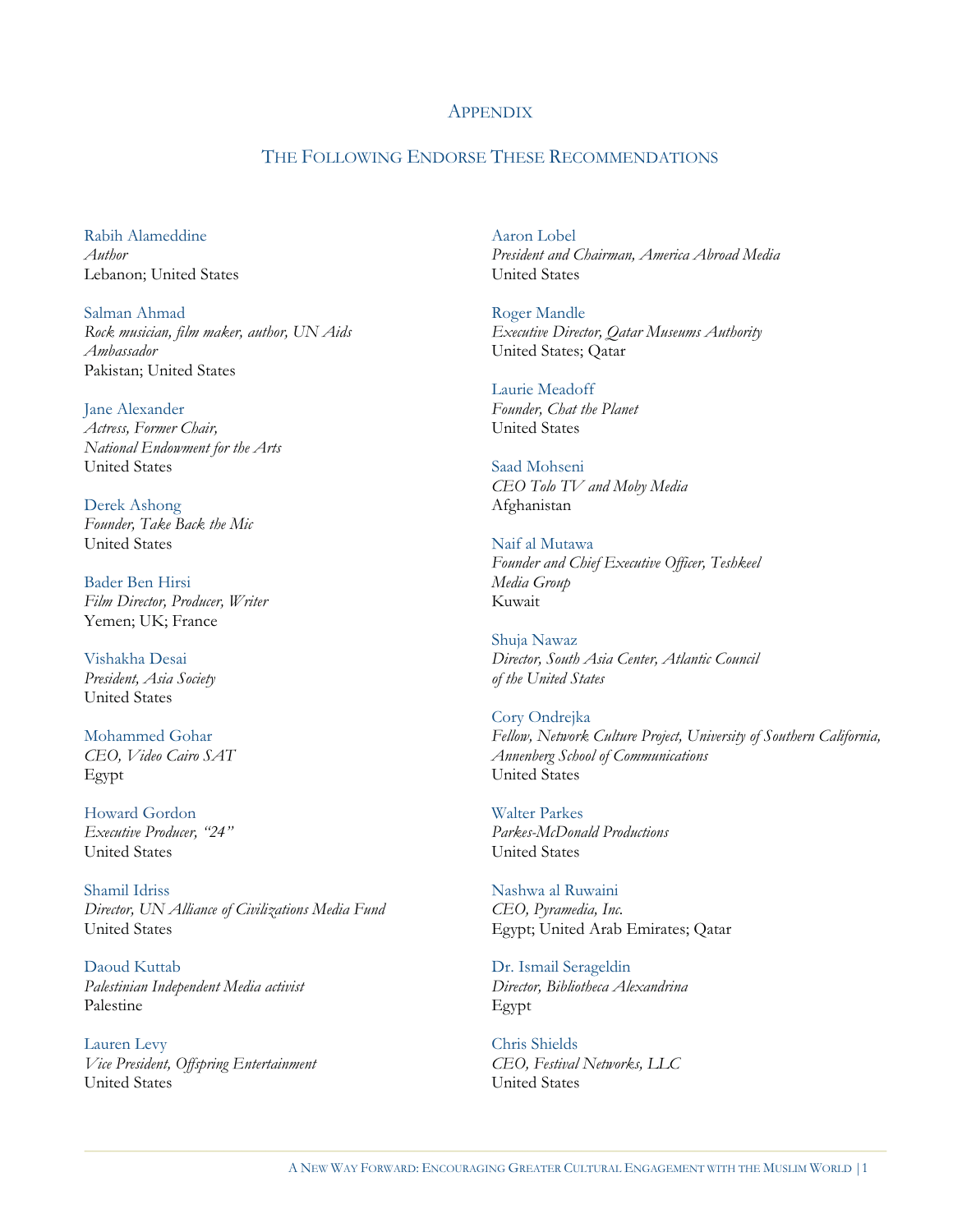Peter Singer *Brookings Institution*  United States

Amy Tan *Writer*  United States

## Lucas Welch

*President and CEO, Soliya*  United States

#### Alesia Weston

*Assistant Director, Feature Film Program, International, Sundance Institute*  United States

#### Michael Wolfe

*Co-Director, Unity Productions Foundation and Muslims on Screen and Television (MOST): a Cross Cultural Resource Center*  United States